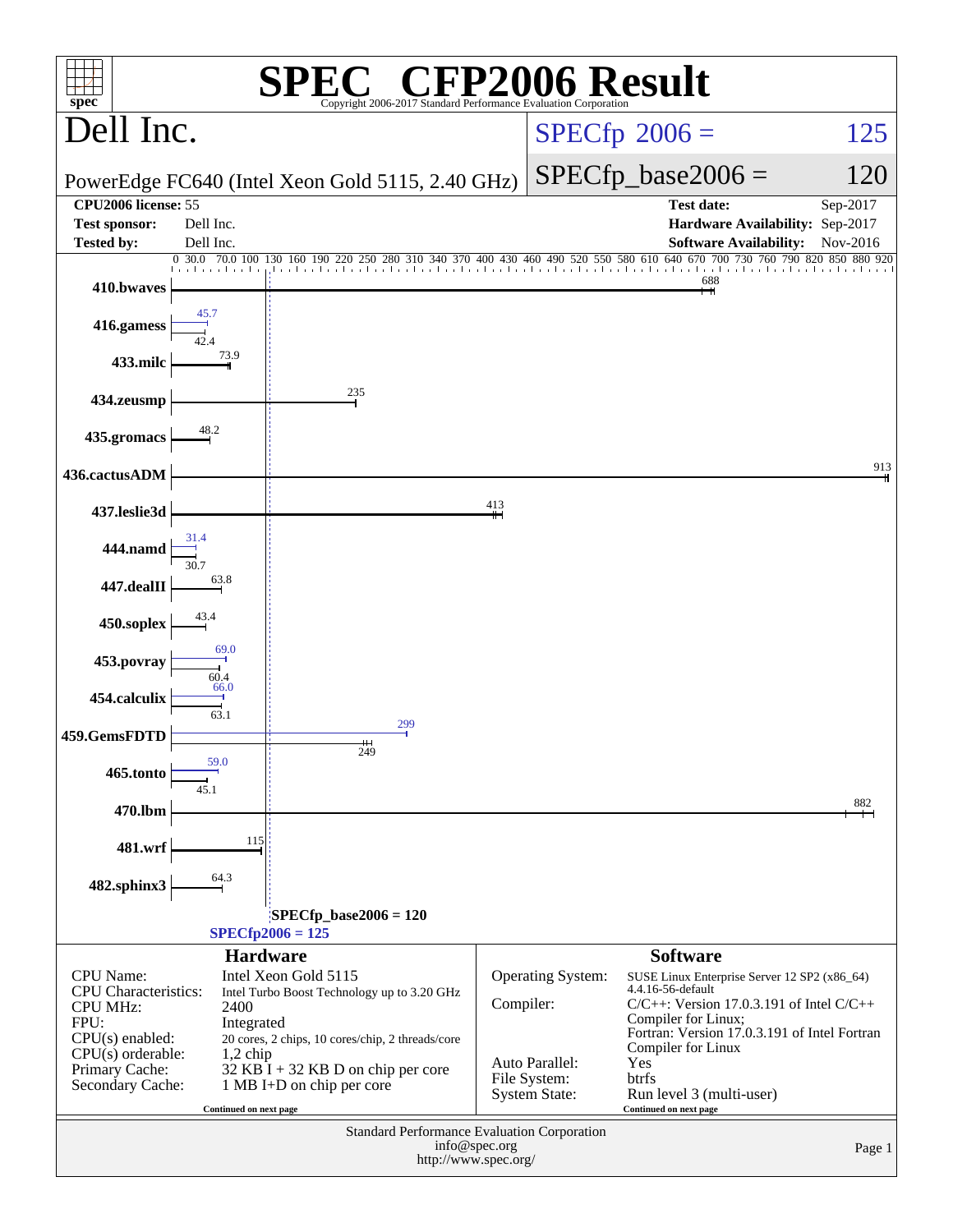| $spec^*$                                         |                        |                     |                                                 |                     |                        |              | <b>SPEC CFP2006 Result</b><br>Copyright 2006-2017 Standard Performance Evaluation Corporation            |                     |                        |                               |                                 |                     |
|--------------------------------------------------|------------------------|---------------------|-------------------------------------------------|---------------------|------------------------|--------------|----------------------------------------------------------------------------------------------------------|---------------------|------------------------|-------------------------------|---------------------------------|---------------------|
| Dell Inc.                                        |                        |                     |                                                 |                     |                        |              | $SPECfp2006 =$                                                                                           |                     |                        |                               |                                 | 125                 |
|                                                  |                        |                     |                                                 |                     |                        |              |                                                                                                          |                     |                        |                               |                                 |                     |
| PowerEdge FC640 (Intel Xeon Gold 5115, 2.40 GHz) |                        |                     |                                                 |                     |                        |              |                                                                                                          |                     | $SPECfp\_base2006 =$   |                               |                                 | 120                 |
| <b>CPU2006</b> license: 55                       |                        |                     |                                                 |                     |                        |              |                                                                                                          |                     | <b>Test date:</b>      |                               |                                 | Sep-2017            |
| <b>Test sponsor:</b>                             | Dell Inc.              |                     |                                                 |                     |                        |              |                                                                                                          |                     |                        |                               | Hardware Availability: Sep-2017 |                     |
| <b>Tested by:</b><br>L3 Cache:                   | Dell Inc.              |                     | 13.75 MB I+D on chip per chip                   |                     |                        |              | <b>Base Pointers:</b>                                                                                    | 64-bit              |                        | <b>Software Availability:</b> |                                 | Nov-2016            |
| Other Cache:                                     |                        | None                |                                                 |                     |                        |              | Peak Pointers:                                                                                           |                     | 32/64-bit              |                               |                                 |                     |
| Memory:                                          |                        | 2400 MT/s)          | 192 GB (12 x 16 GB 2Rx8 PC4-2666V-R, running at |                     |                        |              | Other Software:                                                                                          | None                |                        |                               |                                 |                     |
| Disk Subsystem:<br>Other Hardware:               |                        | None                | 1 x 960 GB SATA SSD                             |                     |                        |              |                                                                                                          |                     |                        |                               |                                 |                     |
|                                                  |                        |                     |                                                 |                     | <b>Results Table</b>   |              |                                                                                                          |                     |                        |                               |                                 |                     |
|                                                  |                        |                     | <b>Base</b>                                     |                     |                        |              |                                                                                                          |                     | <b>Peak</b>            |                               |                                 |                     |
| <b>Benchmark</b><br>410.bwaves                   | <b>Seconds</b><br>20.1 | <b>Ratio</b><br>677 | <b>Seconds</b><br>19.8                          | <b>Ratio</b><br>688 | <b>Seconds</b><br>19.6 | Ratio<br>692 | <b>Seconds</b><br>20.1                                                                                   | <b>Ratio</b><br>677 | <b>Seconds</b><br>19.8 | <b>Ratio</b><br>688           | <b>Seconds</b><br>19.6          | <b>Ratio</b><br>692 |
| 416.gamess                                       | 462                    | 42.4                | 461                                             | 42.5                | 461                    | 42.4         | 429                                                                                                      | 45.7                | 429                    | 45.7                          | 429                             | 45.7                |
| 433.milc                                         | 123                    | 74.4                | 124                                             | 73.9                | 128                    | 71.6         | 123                                                                                                      | 74.4                | 124                    | 73.9                          | 128                             | 71.6                |
| 434.zeusmp                                       | 38.6                   | 236                 | 38.8                                            | 234                 | 38.7                   | 235          | 38.6                                                                                                     | 236                 | 38.8                   | 234                           | 38.7                            | <u>235</u>          |
| 435.gromacs                                      | 148                    | 48.2                | 148                                             | 48.1                | 148                    | 48.3         | 148                                                                                                      | 48.2                | 148                    | 48.1                          | 148                             | 48.3                |
| 436.cactusADM                                    | 13.1                   | <u>913</u>          | 13.1                                            | 914                 | 13.1                   | 910          | <u>13.1</u>                                                                                              | 913                 | 13.1                   | 914                           | 13.1                            | 910                 |
| 437.leslie3d                                     | 22.8                   | 413                 | 22.3                                            | 422                 | 22.9                   | 410          | 22.8                                                                                                     | 413                 | 22.3                   | 422                           | 22.9                            | 410                 |
| 444.namd                                         | 261                    | 30.7                | 261                                             | 30.8                | <u> 261</u>            | 30.7         | 256                                                                                                      | 31.4                | 256                    | 31.4                          | 256                             | 31.4                |
| 447.dealII                                       | 179                    | 63.8                | 180                                             | 63.4                | 179                    | 63.8         | 179                                                                                                      | 63.8                | 180                    | 63.4                          | 179                             | 63.8                |
| 450.soplex                                       | 192                    | 43.4                | 194                                             | 43.0                | 191                    | 43.7         | 192                                                                                                      | 43.4                | 194                    | 43.0                          | 191                             | 43.7                |
| 453.povray                                       | 88.0                   | 60.4                | 87.3                                            | 61.0                | 88.1                   | 60.4         | 77.1                                                                                                     | 69.0                | 77.8                   | 68.4                          | 75.9                            | 70.1                |
| 454.calculix                                     | 131                    | 63.1                | 130                                             | 63.3                | 131                    | 63.1         | 125                                                                                                      | 65.9                | 125                    | 66.1                          | 125                             | 66.0                |
| 459.GemsFDTD                                     | 43.3                   | 245                 | 41.6                                            | 255                 | 42.6                   | 249          | 35.5                                                                                                     | 299                 | 35.4                   | 300                           | 35.4                            | 299                 |
| 465.tonto                                        | 216                    | 45.5                | 218                                             | 45.1                | 219                    | 45.0         | 166                                                                                                      | 59.1                | 167                    | 58.9                          | <b>167</b>                      | 59.0                |
| 470.1bm                                          | 15.3                   | 896                 | 16.0                                            | 859                 | 15.6                   | 882          | 15.3                                                                                                     | 896                 | 16.0                   | 859                           | 15.6                            | 882                 |
| $481$ .wrf                                       | 97.9                   | 114                 | 97.5                                            | 115                 | 97.0                   | 115          | 97.9                                                                                                     | 114                 | 97.5                   | <b>115</b>                    | 97.0                            | 115                 |
| 482.sphinx3                                      | 302                    | 64.4                | 303                                             | 64.3                | 304                    | 64.1         | 302                                                                                                      | 64.4                | 303                    | 64.3                          | 304                             | 64.1                |
|                                                  |                        |                     |                                                 |                     |                        |              | Results appear in the order in which they were run. Bold underlined text indicates a median measurement. |                     |                        |                               |                                 |                     |

#### **[Operating System Notes](http://www.spec.org/auto/cpu2006/Docs/result-fields.html#OperatingSystemNotes)**

Stack size set to unlimited using "ulimit -s unlimited"

#### **[Platform Notes](http://www.spec.org/auto/cpu2006/Docs/result-fields.html#PlatformNotes)**

 BIOS settings: Sub NUMA Cluster disabled Virtualization Technology disabled System Profile set to Custom CPU Performance set to Maximum Performance C States set to Autonomous C1E disabled Energy Efficient Turbo disabled Uncore Frequency set to Dynamic

Continued on next page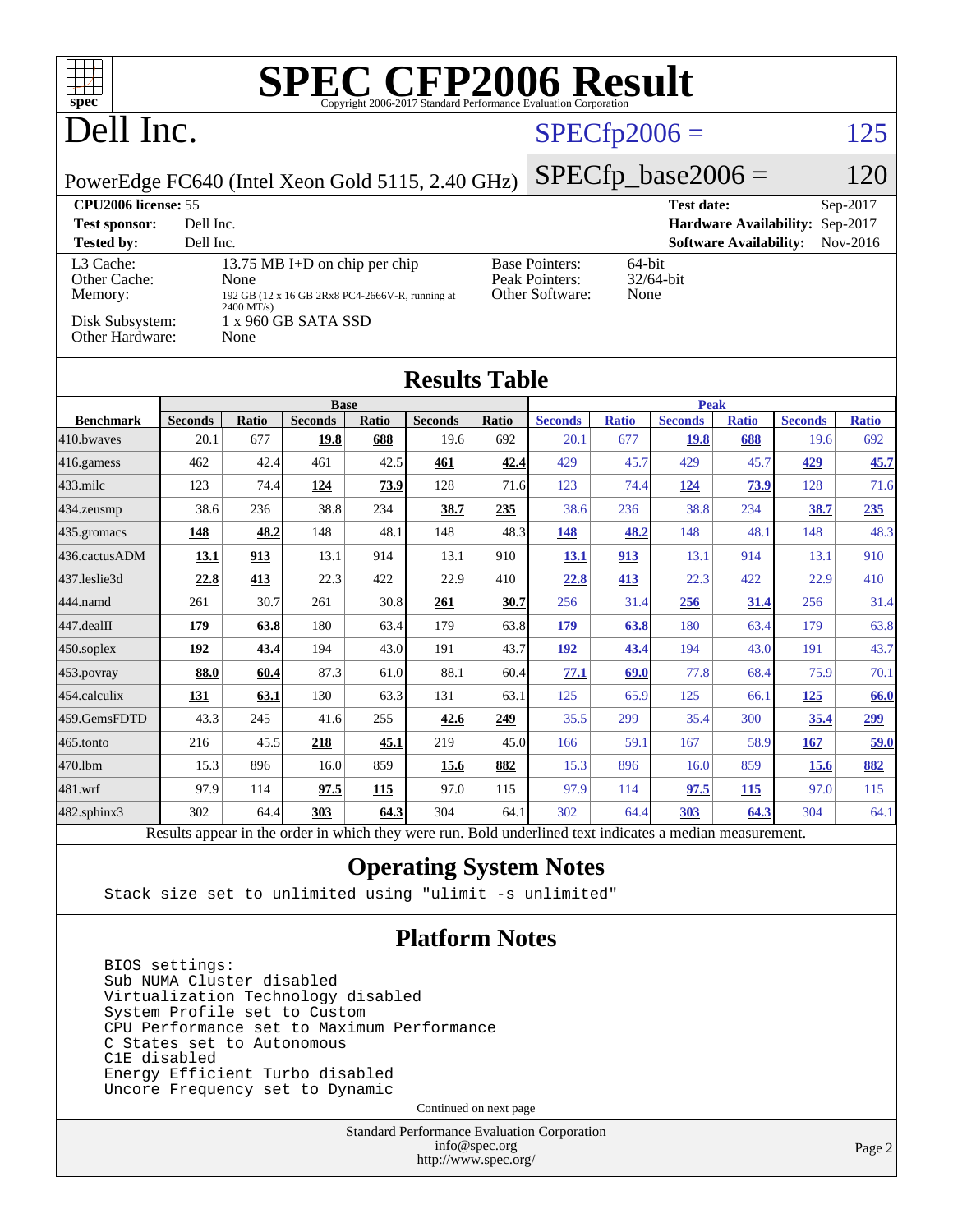

## Dell Inc.

 $SPECTp2006 = 125$ 

PowerEdge FC640 (Intel Xeon Gold 5115, 2.40 GHz)  $SPECTp\_base2006 = 120$ 

**[CPU2006 license:](http://www.spec.org/auto/cpu2006/Docs/result-fields.html#CPU2006license)** 55 **[Test date:](http://www.spec.org/auto/cpu2006/Docs/result-fields.html#Testdate)** Sep-2017 **[Test sponsor:](http://www.spec.org/auto/cpu2006/Docs/result-fields.html#Testsponsor)** Dell Inc. **[Hardware Availability:](http://www.spec.org/auto/cpu2006/Docs/result-fields.html#HardwareAvailability)** Sep-2017 **[Tested by:](http://www.spec.org/auto/cpu2006/Docs/result-fields.html#Testedby)** Dell Inc. **[Software Availability:](http://www.spec.org/auto/cpu2006/Docs/result-fields.html#SoftwareAvailability)** Nov-2016

#### **[Platform Notes \(Continued\)](http://www.spec.org/auto/cpu2006/Docs/result-fields.html#PlatformNotes)**

Standard Performance Evaluation Corporation [info@spec.org](mailto:info@spec.org) Energy Efficiency Policy set to Performance Memory Patrol Scrub disabled Logical Processor enabled CPU Interconnect Bus Link Power Management disabled PCI ASPM L1 Link Power Management disabled Sysinfo program /root/cpu2006-1.2\_ic17u3/config/sysinfo.rev6993 Revision 6993 of 2015-11-06 (b5e8d4b4eb51ed28d7f98696cbe290c1) running on linux-u8yg Fri Sep 15 11:01:51 2017 This section contains SUT (System Under Test) info as seen by some common utilities. To remove or add to this section, see: <http://www.spec.org/cpu2006/Docs/config.html#sysinfo> From /proc/cpuinfo model name : Intel(R) Xeon(R) Gold 5115 CPU @ 2.40GHz 2 "physical id"s (chips) 40 "processors" cores, siblings (Caution: counting these is hw and system dependent. The following excerpts from /proc/cpuinfo might not be reliable. Use with caution.) cpu cores : 10 siblings : 20 physical 0: cores 0 1 2 3 4 8 9 10 11 12 physical 1: cores 0 1 2 3 4 8 9 10 11 12 cache size : 14080 KB From /proc/meminfo MemTotal: 196687636 kB HugePages\_Total: 0 Hugepagesize: 2048 kB From /etc/\*release\* /etc/\*version\* SuSE-release: SUSE Linux Enterprise Server 12 (x86\_64) VERSION = 12 PATCHLEVEL = 2 # This file is deprecated and will be removed in a future service pack or release. # Please check /etc/os-release for details about this release. os-release: NAME="SLES" VERSION="12-SP2" VERSION\_ID="12.2" PRETTY NAME="SUSE Linux Enterprise Server 12 SP2" ID="sles" ANSI\_COLOR="0;32" CPE\_NAME="cpe:/o:suse:sles:12:sp2" uname -a: Linux linux-u8yg 4.4.16-56-default #1 SMP Mon Aug 8 14:24:26 UTC 2016 (5b281a8) x86\_64 x86\_64 x86\_64 GNU/Linux Continued on next page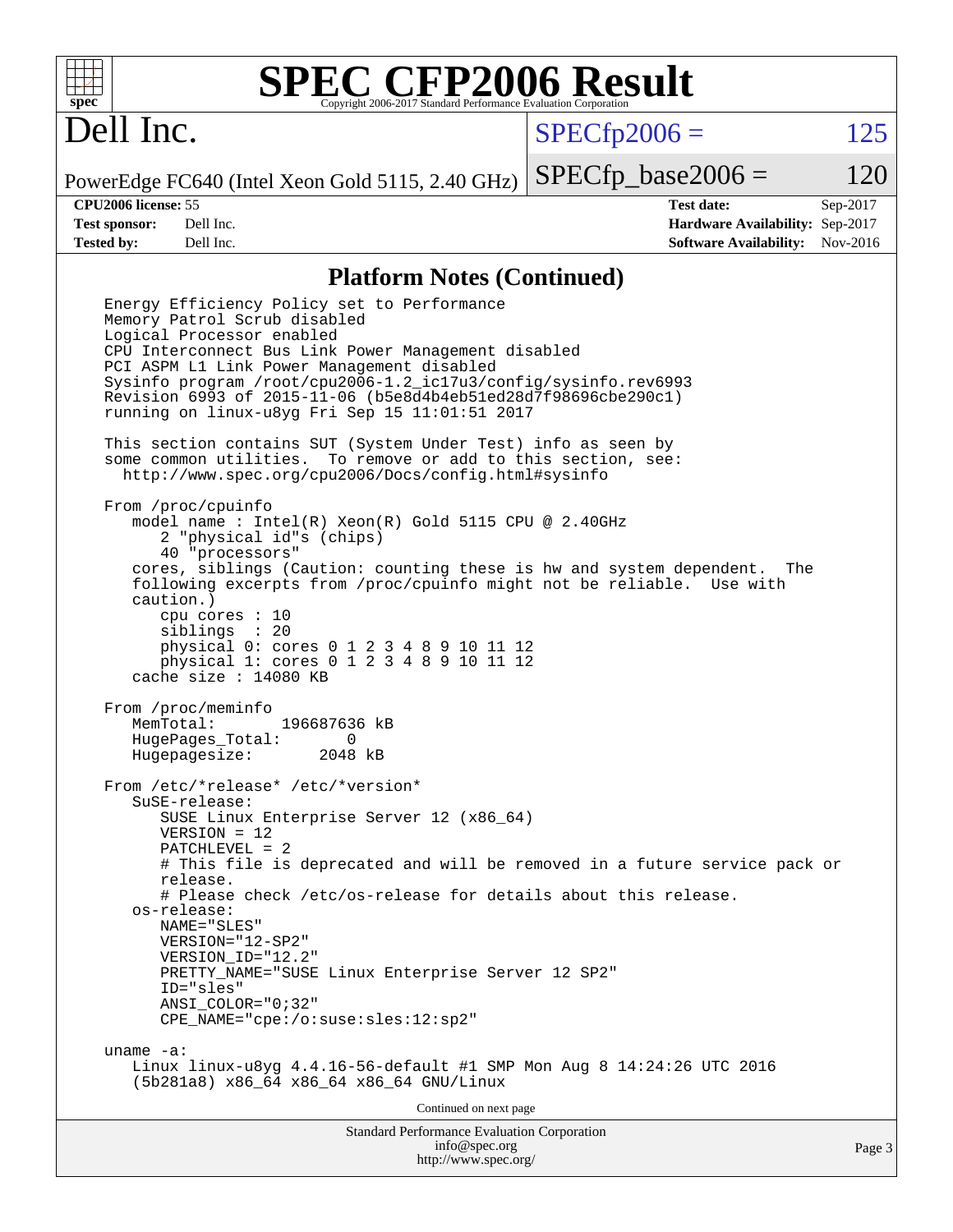| <b>SPEC CFP2006 Result</b><br>$spec^*$<br>Copyright 2006-2017 Standard Performance Evaluation Corporation                                                                                                                                                                                       |                                                                                                            |
|-------------------------------------------------------------------------------------------------------------------------------------------------------------------------------------------------------------------------------------------------------------------------------------------------|------------------------------------------------------------------------------------------------------------|
| Dell Inc.                                                                                                                                                                                                                                                                                       | $SPECfp2006 =$<br>125                                                                                      |
| PowerEdge FC640 (Intel Xeon Gold 5115, 2.40 GHz)                                                                                                                                                                                                                                                | $SPECfp\_base2006 =$<br>120                                                                                |
| CPU2006 license: 55<br>Dell Inc.<br><b>Test sponsor:</b><br><b>Tested by:</b><br>Dell Inc.                                                                                                                                                                                                      | <b>Test date:</b><br>Sep-2017<br>Hardware Availability: Sep-2017<br><b>Software Availability:</b> Nov-2016 |
| <b>Platform Notes (Continued)</b>                                                                                                                                                                                                                                                               |                                                                                                            |
| run-level 3 Sep 15 05:56                                                                                                                                                                                                                                                                        |                                                                                                            |
| SPEC is set to: /root/cpu2006-1.2_ic17u3<br>Filesystem<br>Size Used Avail Use% Mounted on<br>Type<br>btrfs 921G<br>19G 902G<br>/dev/sda1<br>Additional information from dmidecode:                                                                                                              | $2\frac{8}{1}$ /                                                                                           |
| Warning: Use caution when you interpret this section. The 'dmidecode' program<br>reads system data which is "intended to allow hardware to be accurately<br>determined", but the intent may not be met, as there are frequent changes to<br>hardware, firmware, and the "DMTF SMBIOS" standard. |                                                                                                            |
| BIOS Dell Inc. 1.0.0 08/10/2017<br>Memory:<br>12x 00AD00B300AD HMA82GR7AFR8N-VK 16 GB 2 rank 2666 MHz, configured at 2400<br>MHz<br>4x Not Specified Not Specified                                                                                                                              |                                                                                                            |
| (End of data from sysinfo program)                                                                                                                                                                                                                                                              |                                                                                                            |
| <b>General Notes</b>                                                                                                                                                                                                                                                                            |                                                                                                            |
| Environment variables set by runspec before the start of the run:<br>KMP_AFFINITY = "granularity=fine, compact, 1, 0"<br>LD_LIBRARY_PATH = "/root/cpu2006-1.2_ic17u3/lib/ia32:/root/cpu2006-1.2_ic17u3/lib/intel64:/root/cpu2006-1.2_ic17u3/sh10.2"<br>OMP NUM THREADS = "20"                   |                                                                                                            |
| Binaries compiled on a system with 1x Intel Core i7-4790 CPU + 32GB RAM<br>memory using Redhat Enterprise Linux 7.2<br>Transparent Huge Pages enabled by default.<br>Filesystem page cache cleared with:<br>shell invocation of 'sync; echo 3 > /proc/sys/vm/drop_caches' prior to run          |                                                                                                            |
| <b>Base Compiler Invocation</b><br>C benchmarks:                                                                                                                                                                                                                                                |                                                                                                            |

[icc -m64](http://www.spec.org/cpu2006/results/res2017q4/cpu2006-20170918-49851.flags.html#user_CCbase_intel_icc_64bit_bda6cc9af1fdbb0edc3795bac97ada53)

[C++ benchmarks:](http://www.spec.org/auto/cpu2006/Docs/result-fields.html#CXXbenchmarks) [icpc -m64](http://www.spec.org/cpu2006/results/res2017q4/cpu2006-20170918-49851.flags.html#user_CXXbase_intel_icpc_64bit_fc66a5337ce925472a5c54ad6a0de310)

[Fortran benchmarks](http://www.spec.org/auto/cpu2006/Docs/result-fields.html#Fortranbenchmarks): [ifort -m64](http://www.spec.org/cpu2006/results/res2017q4/cpu2006-20170918-49851.flags.html#user_FCbase_intel_ifort_64bit_ee9d0fb25645d0210d97eb0527dcc06e)

[Benchmarks using both Fortran and C](http://www.spec.org/auto/cpu2006/Docs/result-fields.html#BenchmarksusingbothFortranandC): [icc -m64](http://www.spec.org/cpu2006/results/res2017q4/cpu2006-20170918-49851.flags.html#user_CC_FCbase_intel_icc_64bit_bda6cc9af1fdbb0edc3795bac97ada53) [ifort -m64](http://www.spec.org/cpu2006/results/res2017q4/cpu2006-20170918-49851.flags.html#user_CC_FCbase_intel_ifort_64bit_ee9d0fb25645d0210d97eb0527dcc06e)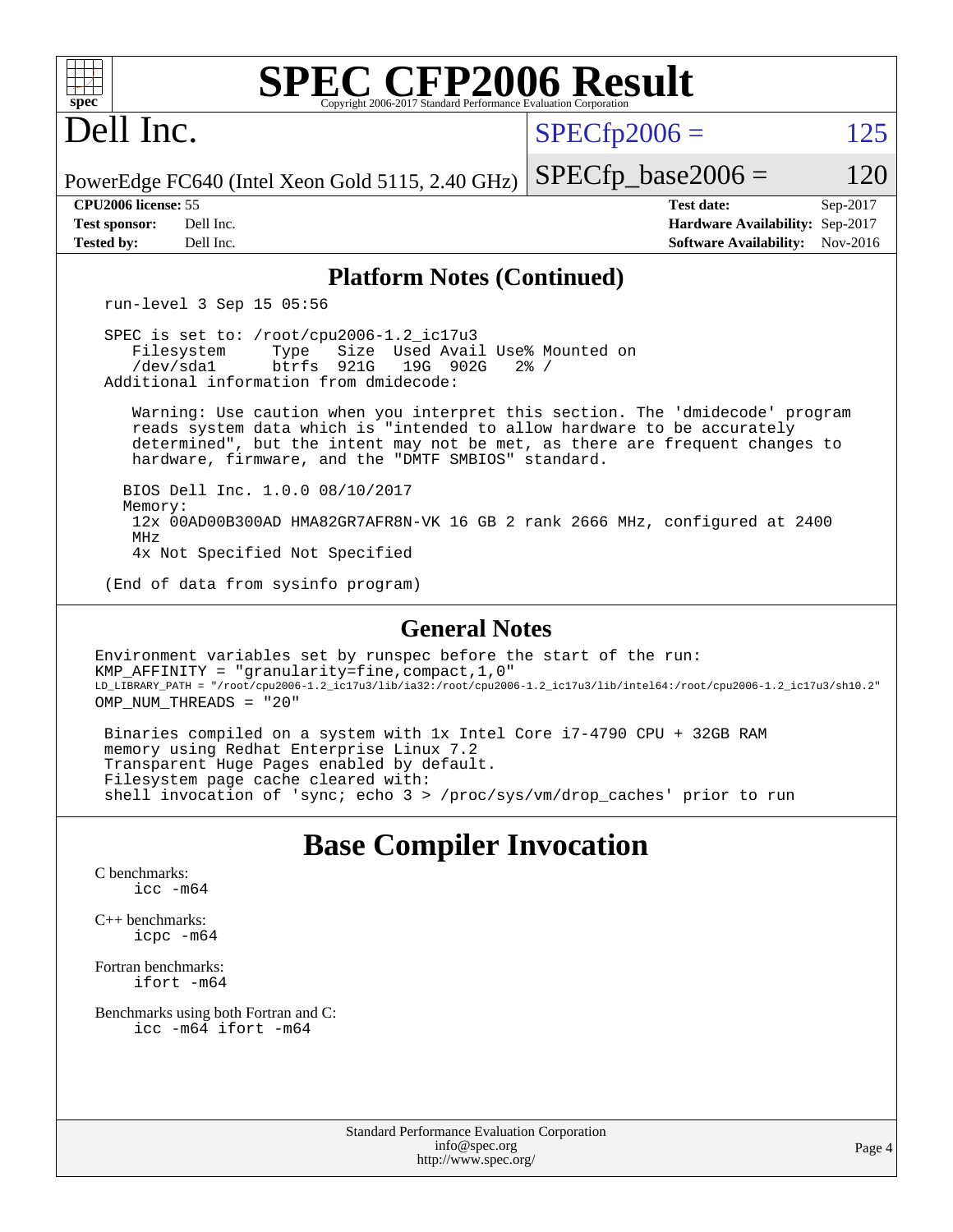

## Dell Inc.

 $SPECTp2006 = 125$ 

PowerEdge FC640 (Intel Xeon Gold 5115, 2.40 GHz)

 $SPECfp\_base2006 = 120$ **[CPU2006 license:](http://www.spec.org/auto/cpu2006/Docs/result-fields.html#CPU2006license)** 55 **[Test date:](http://www.spec.org/auto/cpu2006/Docs/result-fields.html#Testdate)** Sep-2017 **[Test sponsor:](http://www.spec.org/auto/cpu2006/Docs/result-fields.html#Testsponsor)** Dell Inc. **[Hardware Availability:](http://www.spec.org/auto/cpu2006/Docs/result-fields.html#HardwareAvailability)** Sep-2017 **[Tested by:](http://www.spec.org/auto/cpu2006/Docs/result-fields.html#Testedby)** Dell Inc. **[Software Availability:](http://www.spec.org/auto/cpu2006/Docs/result-fields.html#SoftwareAvailability)** Nov-2016

### **[Base Portability Flags](http://www.spec.org/auto/cpu2006/Docs/result-fields.html#BasePortabilityFlags)**

| 410.bwaves: -DSPEC CPU LP64                 |                                                                |
|---------------------------------------------|----------------------------------------------------------------|
| 416.gamess: -DSPEC_CPU_LP64                 |                                                                |
| 433.milc: -DSPEC CPU LP64                   |                                                                |
| 434.zeusmp: -DSPEC_CPU_LP64                 |                                                                |
| 435.gromacs: -DSPEC_CPU_LP64 -nofor_main    |                                                                |
| 436.cactusADM: -DSPEC CPU LP64 -nofor main  |                                                                |
| 437.leslie3d: -DSPEC CPU LP64               |                                                                |
| 444.namd: -DSPEC CPU LP64                   |                                                                |
| 447.dealII: -DSPEC_CPU LP64                 |                                                                |
| 450.soplex: -DSPEC_CPU_LP64                 |                                                                |
| 453.povray: -DSPEC_CPU_LP64                 |                                                                |
| 454.calculix: - DSPEC CPU LP64 - nofor main |                                                                |
| 459. GemsFDTD: - DSPEC CPU LP64             |                                                                |
| 465.tonto: - DSPEC CPU LP64                 |                                                                |
| 470.1bm: - DSPEC CPU LP64                   |                                                                |
|                                             | 481.wrf: -DSPEC CPU LP64 -DSPEC CPU CASE FLAG -DSPEC CPU LINUX |
| 482.sphinx3: -DSPEC_CPU_LP64                |                                                                |

### **[Base Optimization Flags](http://www.spec.org/auto/cpu2006/Docs/result-fields.html#BaseOptimizationFlags)**

[C benchmarks](http://www.spec.org/auto/cpu2006/Docs/result-fields.html#Cbenchmarks): [-xCORE-AVX2](http://www.spec.org/cpu2006/results/res2017q4/cpu2006-20170918-49851.flags.html#user_CCbase_f-xCORE-AVX2) [-ipo](http://www.spec.org/cpu2006/results/res2017q4/cpu2006-20170918-49851.flags.html#user_CCbase_f-ipo) [-O3](http://www.spec.org/cpu2006/results/res2017q4/cpu2006-20170918-49851.flags.html#user_CCbase_f-O3) [-no-prec-div](http://www.spec.org/cpu2006/results/res2017q4/cpu2006-20170918-49851.flags.html#user_CCbase_f-no-prec-div) [-parallel](http://www.spec.org/cpu2006/results/res2017q4/cpu2006-20170918-49851.flags.html#user_CCbase_f-parallel) [-qopt-prefetch](http://www.spec.org/cpu2006/results/res2017q4/cpu2006-20170918-49851.flags.html#user_CCbase_f-qopt-prefetch) [C++ benchmarks:](http://www.spec.org/auto/cpu2006/Docs/result-fields.html#CXXbenchmarks) [-xCORE-AVX2](http://www.spec.org/cpu2006/results/res2017q4/cpu2006-20170918-49851.flags.html#user_CXXbase_f-xCORE-AVX2) [-ipo](http://www.spec.org/cpu2006/results/res2017q4/cpu2006-20170918-49851.flags.html#user_CXXbase_f-ipo) [-O3](http://www.spec.org/cpu2006/results/res2017q4/cpu2006-20170918-49851.flags.html#user_CXXbase_f-O3) [-no-prec-div](http://www.spec.org/cpu2006/results/res2017q4/cpu2006-20170918-49851.flags.html#user_CXXbase_f-no-prec-div) [-qopt-prefetch](http://www.spec.org/cpu2006/results/res2017q4/cpu2006-20170918-49851.flags.html#user_CXXbase_f-qopt-prefetch) [Fortran benchmarks](http://www.spec.org/auto/cpu2006/Docs/result-fields.html#Fortranbenchmarks): [-xCORE-AVX2](http://www.spec.org/cpu2006/results/res2017q4/cpu2006-20170918-49851.flags.html#user_FCbase_f-xCORE-AVX2) [-ipo](http://www.spec.org/cpu2006/results/res2017q4/cpu2006-20170918-49851.flags.html#user_FCbase_f-ipo) [-O3](http://www.spec.org/cpu2006/results/res2017q4/cpu2006-20170918-49851.flags.html#user_FCbase_f-O3) [-no-prec-div](http://www.spec.org/cpu2006/results/res2017q4/cpu2006-20170918-49851.flags.html#user_FCbase_f-no-prec-div) [-parallel](http://www.spec.org/cpu2006/results/res2017q4/cpu2006-20170918-49851.flags.html#user_FCbase_f-parallel) [-qopt-prefetch](http://www.spec.org/cpu2006/results/res2017q4/cpu2006-20170918-49851.flags.html#user_FCbase_f-qopt-prefetch) [Benchmarks using both Fortran and C](http://www.spec.org/auto/cpu2006/Docs/result-fields.html#BenchmarksusingbothFortranandC): [-xCORE-AVX2](http://www.spec.org/cpu2006/results/res2017q4/cpu2006-20170918-49851.flags.html#user_CC_FCbase_f-xCORE-AVX2) [-ipo](http://www.spec.org/cpu2006/results/res2017q4/cpu2006-20170918-49851.flags.html#user_CC_FCbase_f-ipo) [-O3](http://www.spec.org/cpu2006/results/res2017q4/cpu2006-20170918-49851.flags.html#user_CC_FCbase_f-O3) [-no-prec-div](http://www.spec.org/cpu2006/results/res2017q4/cpu2006-20170918-49851.flags.html#user_CC_FCbase_f-no-prec-div) [-parallel](http://www.spec.org/cpu2006/results/res2017q4/cpu2006-20170918-49851.flags.html#user_CC_FCbase_f-parallel) [-qopt-prefetch](http://www.spec.org/cpu2006/results/res2017q4/cpu2006-20170918-49851.flags.html#user_CC_FCbase_f-qopt-prefetch)

### **[Peak Compiler Invocation](http://www.spec.org/auto/cpu2006/Docs/result-fields.html#PeakCompilerInvocation)**

[C benchmarks](http://www.spec.org/auto/cpu2006/Docs/result-fields.html#Cbenchmarks): [icc -m64](http://www.spec.org/cpu2006/results/res2017q4/cpu2006-20170918-49851.flags.html#user_CCpeak_intel_icc_64bit_bda6cc9af1fdbb0edc3795bac97ada53)

[C++ benchmarks:](http://www.spec.org/auto/cpu2006/Docs/result-fields.html#CXXbenchmarks) [icpc -m64](http://www.spec.org/cpu2006/results/res2017q4/cpu2006-20170918-49851.flags.html#user_CXXpeak_intel_icpc_64bit_fc66a5337ce925472a5c54ad6a0de310)

[Fortran benchmarks](http://www.spec.org/auto/cpu2006/Docs/result-fields.html#Fortranbenchmarks): [ifort -m64](http://www.spec.org/cpu2006/results/res2017q4/cpu2006-20170918-49851.flags.html#user_FCpeak_intel_ifort_64bit_ee9d0fb25645d0210d97eb0527dcc06e)

[Benchmarks using both Fortran and C](http://www.spec.org/auto/cpu2006/Docs/result-fields.html#BenchmarksusingbothFortranandC): [icc -m64](http://www.spec.org/cpu2006/results/res2017q4/cpu2006-20170918-49851.flags.html#user_CC_FCpeak_intel_icc_64bit_bda6cc9af1fdbb0edc3795bac97ada53) [ifort -m64](http://www.spec.org/cpu2006/results/res2017q4/cpu2006-20170918-49851.flags.html#user_CC_FCpeak_intel_ifort_64bit_ee9d0fb25645d0210d97eb0527dcc06e)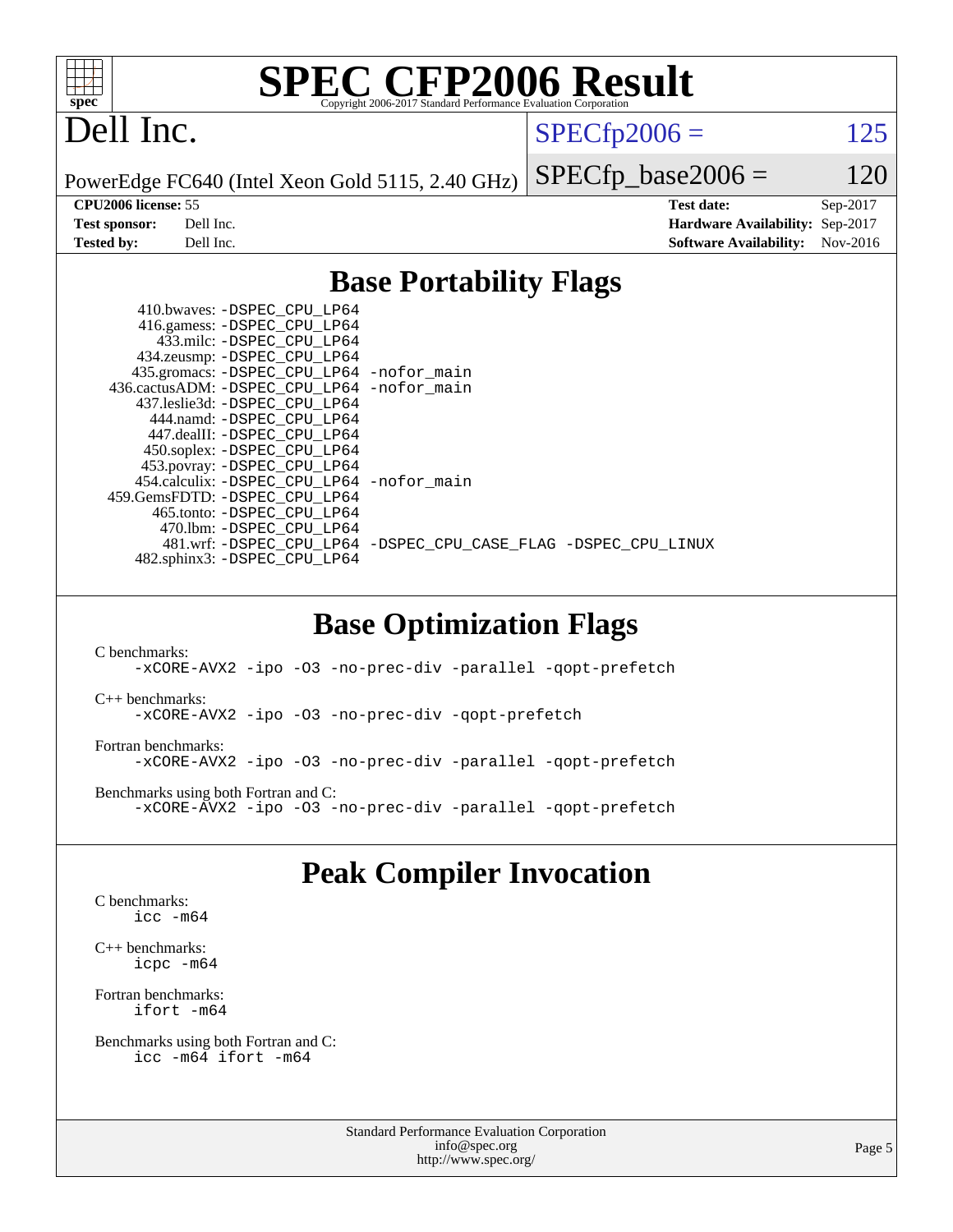

# Dell Inc.

 $SPECTp2006 = 125$ 

PowerEdge FC640 (Intel Xeon Gold 5115, 2.40 GHz)

**[CPU2006 license:](http://www.spec.org/auto/cpu2006/Docs/result-fields.html#CPU2006license)** 55 **[Test date:](http://www.spec.org/auto/cpu2006/Docs/result-fields.html#Testdate)** Sep-2017 **[Test sponsor:](http://www.spec.org/auto/cpu2006/Docs/result-fields.html#Testsponsor)** Dell Inc. **[Hardware Availability:](http://www.spec.org/auto/cpu2006/Docs/result-fields.html#HardwareAvailability)** Sep-2017 **[Tested by:](http://www.spec.org/auto/cpu2006/Docs/result-fields.html#Testedby)** Dell Inc. **[Software Availability:](http://www.spec.org/auto/cpu2006/Docs/result-fields.html#SoftwareAvailability)** Nov-2016

 $SPECTp\_base2006 = 120$ 

## **[Peak Portability Flags](http://www.spec.org/auto/cpu2006/Docs/result-fields.html#PeakPortabilityFlags)**

Same as Base Portability Flags

## **[Peak Optimization Flags](http://www.spec.org/auto/cpu2006/Docs/result-fields.html#PeakOptimizationFlags)**

[C benchmarks](http://www.spec.org/auto/cpu2006/Docs/result-fields.html#Cbenchmarks):

433.milc: basepeak = yes

470.lbm: basepeak = yes

 $482$ .sphinx3: basepeak = yes

[C++ benchmarks:](http://www.spec.org/auto/cpu2006/Docs/result-fields.html#CXXbenchmarks)

```
 444.namd: -prof-gen(pass 1) -prof-use(pass 2) -xCORE-AVX2(pass 2)
      -par-num-threads=1-ipo-O3(pass 2)-no-prec-div(pass 2) -fno-alias -auto-ilp32
```
447.dealII: basepeak = yes

 $450$ .soplex: basepeak = yes

```
 453.povray: -prof-gen(pass 1) -prof-use(pass 2) -xCORE-AVX2(pass 2)
        -par-num-threads=1-ipo-O3(pass 2)-no-prec-div(pass 2) -unroll4 -ansi-alias
```
[Fortran benchmarks](http://www.spec.org/auto/cpu2006/Docs/result-fields.html#Fortranbenchmarks):

```
410.bwaves: basepeak = yes 416.gamess: -prof-gen(pass 1) -prof-use(pass 2) -xCORE-AVX2(pass 2)
            -par-num-threads=1-ipo-O3(pass 2)-no-prec-div(pass 2) -unroll2 -inline-level=0 -scalar-rep-
   434.zeusmp: basepeak = yes
   437.leslie3d: basepeak = yes
459.GemsFDTD: -prof-gen(pass 1) -prof-use(pass 2) -xCORE-AVX2(pass 2)
            -par-num-threads=1(pass 1) -ipo(pass 2) -O3(pass 2)
            -no-prec-div(pass 2) -unroll2 -inline-level=0
            -qopt-prefetch -parallel
     465.tonto: -prof-gen(pass 1) -prof-use(pass 2) -xCORE-AVX2(pass 2)
            -par-num-threads=1(pass 1) -ipo(pass 2) -O3(pass 2)
            -no-prec-div-inline-calloc-qopt-malloc-options=3
            -auto -unroll4
```
Continued on next page

```
Standard Performance Evaluation Corporation
            info@spec.org
          http://www.spec.org/
```